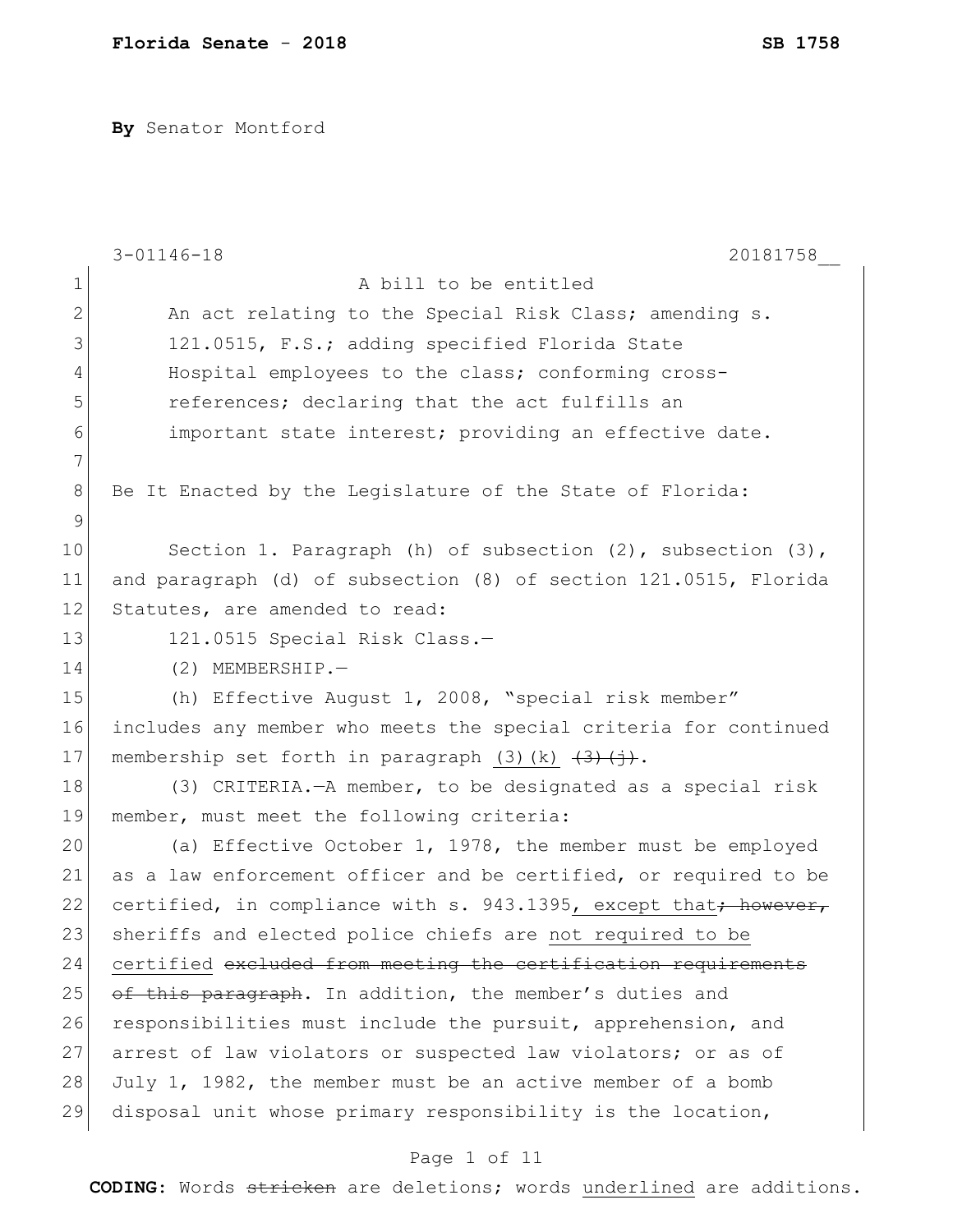|    | $3 - 01146 - 18$<br>20181758                                     |
|----|------------------------------------------------------------------|
| 30 | handling, and disposal of explosive devices; or the member must  |
| 31 | be the supervisor or command officer of a member or members who  |
| 32 | have such responsibilities. Administrative support personnel,    |
| 33 | including, but not limited to, those whose primary duties and    |
| 34 | responsibilities are in accounting, purchasing, legal, and       |
| 35 | personnel, are not included;                                     |
| 36 | (b) Effective October 1, 1978, the member must be employed       |
| 37 | as a firefighter and be certified, or required to be certified,  |
| 38 | in compliance with s. 633.408 and be employed solely within the  |
| 39 | fire department of a local government employer or an agency of   |
| 40 | state government with firefighting responsibilities. In          |
| 41 | addition, the member's duties and responsibilities must include  |
| 42 | on-the-scene fighting of fires; as of October 1, 2001, fire      |
| 43 | prevention or firefighter training; as of October 1, 2001,       |
| 44 | direct supervision of firefighting units, fire prevention, or    |
| 45 | firefighter training; or as of July 1, 2001, aerial firefighting |
| 46 | surveillance performed by fixed-wing aircraft pilots employed by |
| 47 | the Florida Forest Service of the Department of Agriculture and  |
| 48 | Consumer Services; or the member must be the supervisor or       |
| 49 | command officer of a member or members who have such             |
| 50 | responsibilities. Administrative support personnel, including,   |
| 51 | but not limited to, those whose primary duties and               |
| 52 | responsibilities are in accounting, purchasing, legal, and       |
| 53 | personnel, are not included. All periods of creditable service   |
| 54 | in fire prevention or firefighter training, or as the supervisor |
| 55 | or command officer of a member or members who have such          |
| 56 | responsibilities, and for which the employer paid the special    |
| 57 | risk contribution rate, are included;                            |
| 58 | (c) Effective October 1, 1978, the member must be employed       |

# Page 2 of 11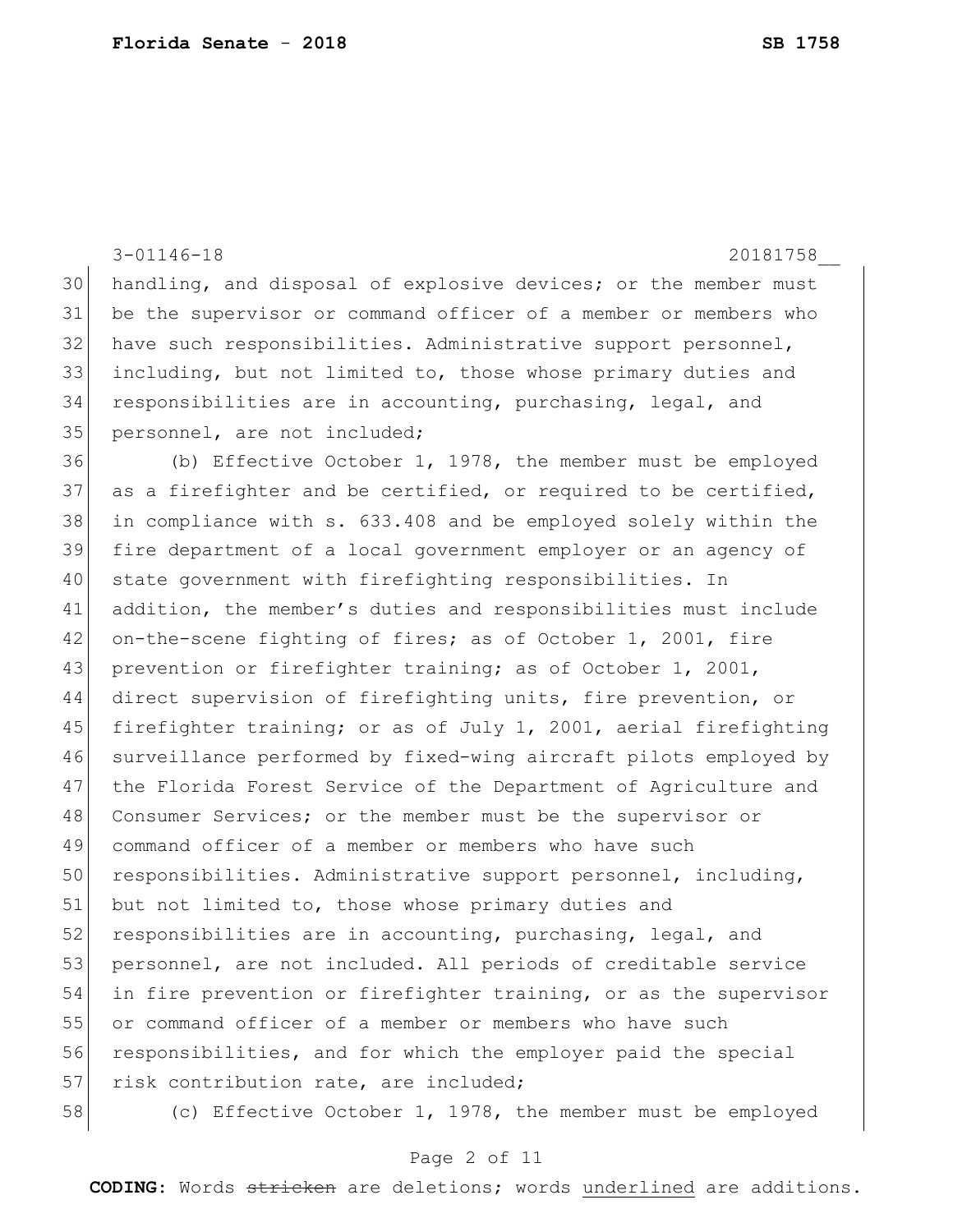3-01146-18 20181758\_\_ 59 as a correctional officer and be certified, or required to be 60 certified, in compliance with s. 943.1395. In addition, the 61 member's primary duties and responsibilities must include be the 62 custody, and physical restraint if when necessary, of prisoners 63 or inmates within a prison, jail, or other criminal detention 64 facility, or while on work detail outside the facility, or while 65 being transported; or as of July 1, 1984, the member must be the 66 supervisor or command officer of a member or members who have 67 such responsibilities. Administrative support personnel, 68 including, but not limited to, those whose primary duties and 69 responsibilities are in accounting, purchasing, legal, and 70 personnel, are not included; however, wardens and assistant 71 wardens, as defined by rule, are included;

72 (d) Effective October 1, 1999, the member must be employed 73 by a licensed Advance Life Support (ALS) or Basic Life Support 74 (BLS) employer as an emergency medical technician or a paramedic 75 and be certified in compliance with  $s. 401.27$ . In addition, the 76 member's primary duties and responsibilities must include on-77 the-scene emergency medical care or as of October 1, 2001, 78 direct supervision of emergency medical technicians or 79 paramedics, or the member must be the supervisor or command 80 officer of one or more members who have such responsibility. 81 Administrative support personnel, including, but not limited to, 82 those whose primary responsibilities are in accounting, 83 purchasing, legal, and personnel, are not included;

84 (e) Effective January 1, 2001, the member must be employed 85 as a community-based correctional probation officer and be 86 certified, or required to be certified, in compliance with s. 87 943.1395. In addition, the member's primary duties and

### Page 3 of 11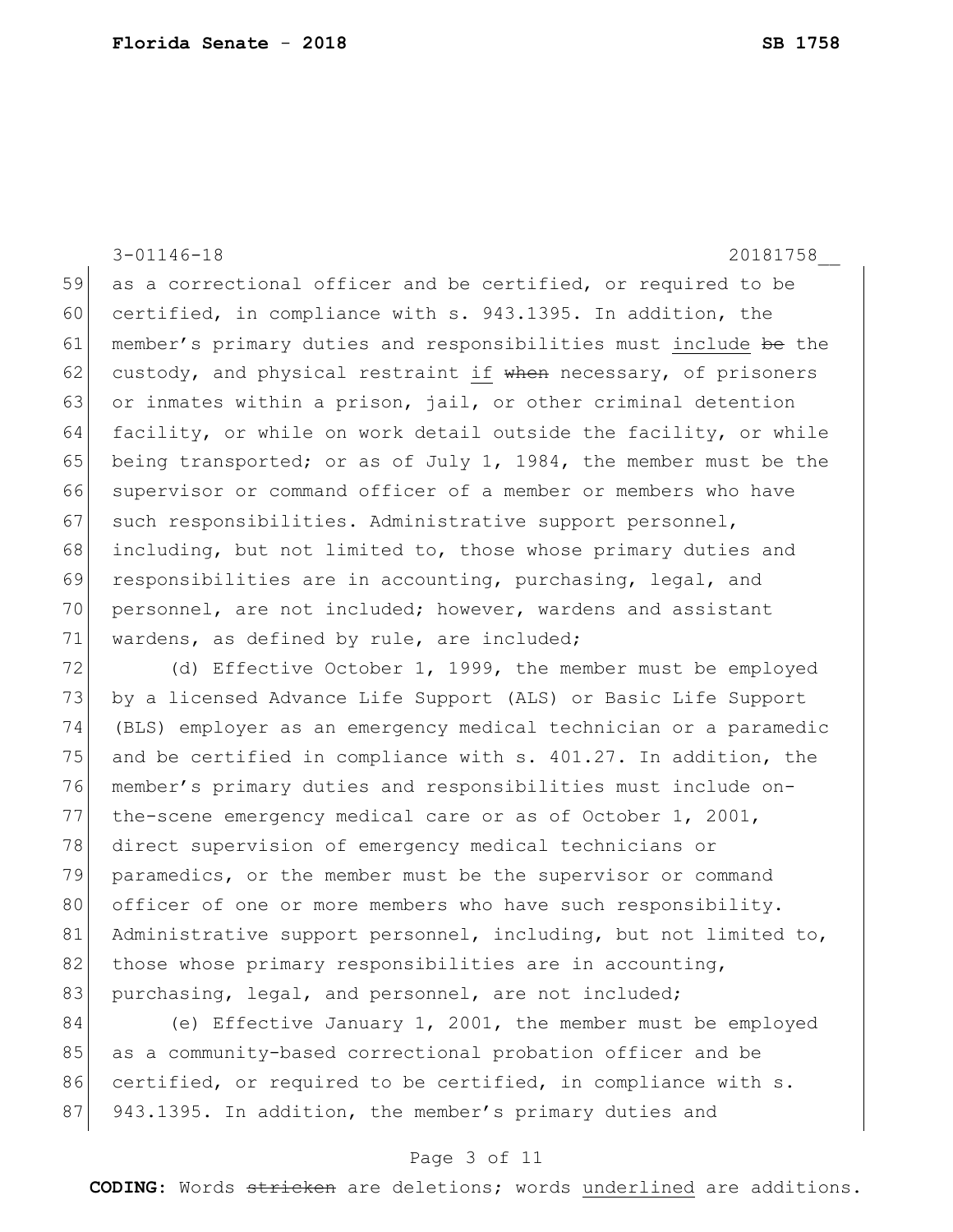|     | $3 - 01146 - 18$<br>20181758                                     |
|-----|------------------------------------------------------------------|
| 88  | responsibilities must be the supervised custody, surveillance,   |
| 89  | control, investigation, and counseling of assigned inmates,      |
| 90  | probationers, parolees, or community controllees within the      |
| 91  | community; or the member must be the supervisor of a member or   |
| 92  | members who have such responsibilities. Administrative support   |
| 93  | personnel, including, but not limited to, those whose primary    |
| 94  | duties and responsibilities are in accounting, purchasing, legal |
| 95  | services, and personnel management, are not included; however,   |
| 96  | probation and parole circuit and deputy circuit administrators   |
| 97  | are included;                                                    |
| 98  | (f) Effective January 1, 2001, the member must be employed       |
| 99  | in one of the following classes and must spend at least 75       |
| 100 | percent of his or her time performing duties that which involve  |
| 101 | contact with patients or inmates in a correctional or forensic   |
| 102 | facility or institution:                                         |
| 103 | 1. Dietitian (class codes 5203 and 5204);                        |
| 104 | 2. Public health nutrition consultant (class code 5224);         |
| 105 | 3. Psychological specialist (class codes 5230 and 5231);         |
| 106 | 4. Psychologist (class code 5234);                               |
| 107 | 5. Senior psychologist (class codes 5237 and 5238);              |
| 108 | 6. Regional mental health consultant (class code 5240);          |
| 109 | 7. Psychological Services Director-DCF (class code 5242);        |
| 110 | 8. Pharmacist (class codes 5245 and 5246);                       |
| 111 | 9. Senior pharmacist (class codes 5248 and 5249);                |
| 112 | 10. Dentist (class code 5266);                                   |
| 113 | 11. Senior dentist (class code 5269);                            |
| 114 | 12. Registered nurse (class codes 5290 and 5291);                |
| 115 | 13. Senior registered nurse (class codes 5292 and 5293);         |
| 116 | 14. Registered nurse specialist (class codes 5294 and            |

# Page 4 of 11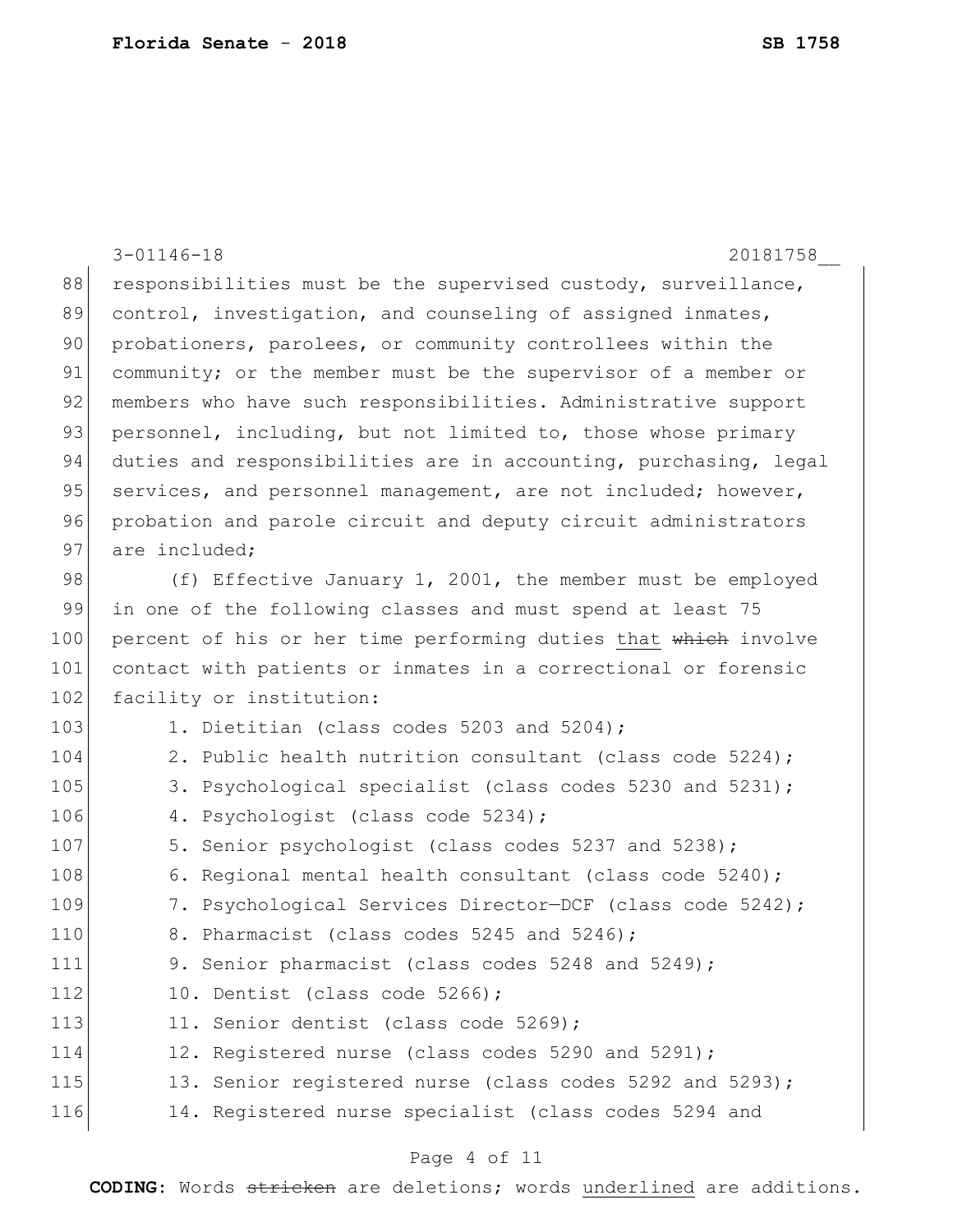|     | $3 - 01146 - 18$<br>20181758                                     |
|-----|------------------------------------------------------------------|
| 117 | $5295$ ;                                                         |
| 118 | 15. Clinical associate (class codes 5298 and 5299);              |
| 119 | 16. Advanced registered nurse practitioner (class codes          |
| 120 | 5297 and 5300);                                                  |
| 121 | 17. Advanced registered nurse practitioner specialist            |
| 122 | (class codes $5304$ and $5305$ );                                |
| 123 | 18. Registered nurse supervisor (class codes 5306 and            |
| 124 | $5307$ );                                                        |
| 125 | 19. Senior registered nurse supervisor (class codes 5308         |
| 126 | and 5309);                                                       |
| 127 | 20. Registered nursing consultant (class codes 5312 and          |
| 128 | 5313;                                                            |
| 129 | 21. Quality management program supervisor (class code            |
| 130 | 5314;                                                            |
| 131 | 22. Executive nursing director (class codes 5320 and 5321);      |
| 132 | 23. Speech and hearing therapist (class code 5406); or           |
| 133 | 24. Pharmacy manager (class code 5251);                          |
| 134 | (g) Effective October 1, 2005, through June 30, 2008, the        |
| 135 | member must be employed by a law enforcement agency or medical   |
| 136 | examiner's office in a forensic discipline recognized by the     |
| 137 | International Association for Identification and must qualify    |
| 138 | for active membership in the International Association for       |
| 139 | Identification. The member's primary duties and responsibilities |
| 140 | must include the collection, examination, preservation,          |
| 141 | documentation, preparation, or analysis of physical evidence or  |
| 142 | testimony, or both, or the member must be the direct supervisor, |
| 143 | quality management supervisor, or command officer of one or more |
| 144 | individuals with such responsibility. Administrative support     |
| 145 | personnel, including, but not limited to, those whose primary    |
|     |                                                                  |

# Page 5 of 11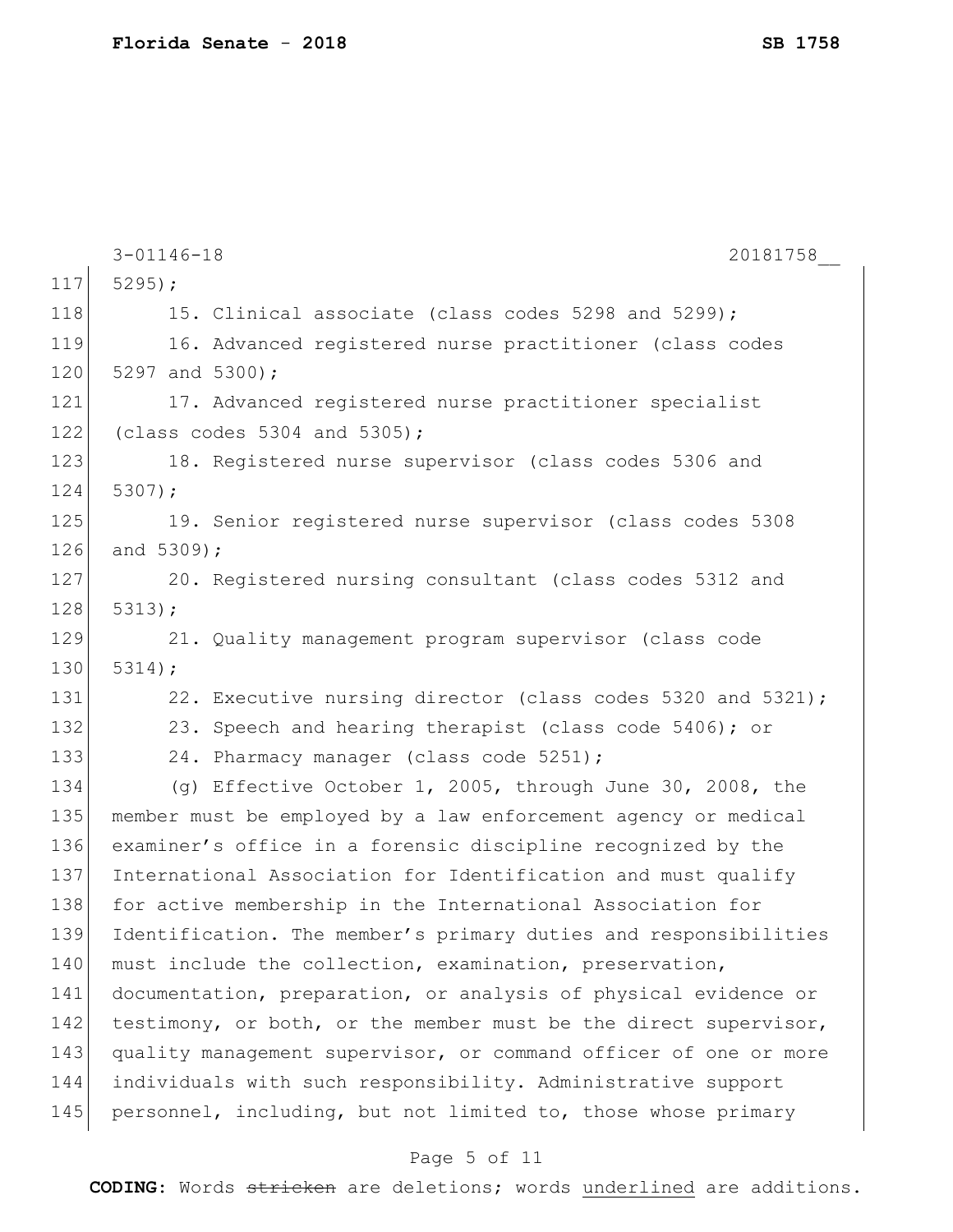|     | $3 - 01146 - 18$<br>20181758                                     |
|-----|------------------------------------------------------------------|
| 146 | responsibilities are clerical or in accounting, purchasing,      |
| 147 | legal, and personnel, are not included;                          |
| 148 | (h) Effective July 1, 2008, the member must be employed by       |
| 149 | the Department of Law Enforcement in the crime laboratory or by  |
| 150 | the Division of State Fire Marshal in the forensic laboratory in |
| 151 | one of the following classes:                                    |
| 152 | 1. Forensic technologist (class code 8459);                      |
| 153 | 2. Crime laboratory technician (class code 8461);                |
| 154 | 3. Crime laboratory analyst (class code 8463);                   |
| 155 | 4. Senior crime laboratory analyst (class code 8464);            |
| 156 | 5. Crime laboratory analyst supervisor (class code 8466);        |
| 157 | 6. Forensic chief (class code 9602); or                          |
| 158 | 7. Forensic services quality manager (class code 9603);          |
| 159 | (i) Effective July 1, 2008, the member must be employed by       |
| 160 | a local government law enforcement agency or medical examiner's  |
| 161 | office and must spend at least 65 percent of his or her time     |
| 162 | performing duties that involve the collection, examination,      |
| 163 | preservation, documentation, preparation, or analysis of human   |
| 164 | tissues or fluids or physical evidence having potential          |
| 165 | biological, chemical, or radiological hazard or contamination,   |
| 166 | or use chemicals, processes, or materials that may have          |
| 167 | carcinogenic or health-damaging properties in the analysis of    |
| 168 | such evidence, or the member must be the direct supervisor of    |
| 169 | one or more individuals having such responsibility. If a special |
| 170 | risk member changes to another position within the same agency,  |
| 171 | he or she must submit a complete application as provided in      |
| 172 | paragraph $(4)$ $(a)$ ;                                          |
| 173 | (j) Effective January 1, 2019, the member must be employed       |
| 174 | in any of the following classes and must spend at least 65       |

# Page 6 of 11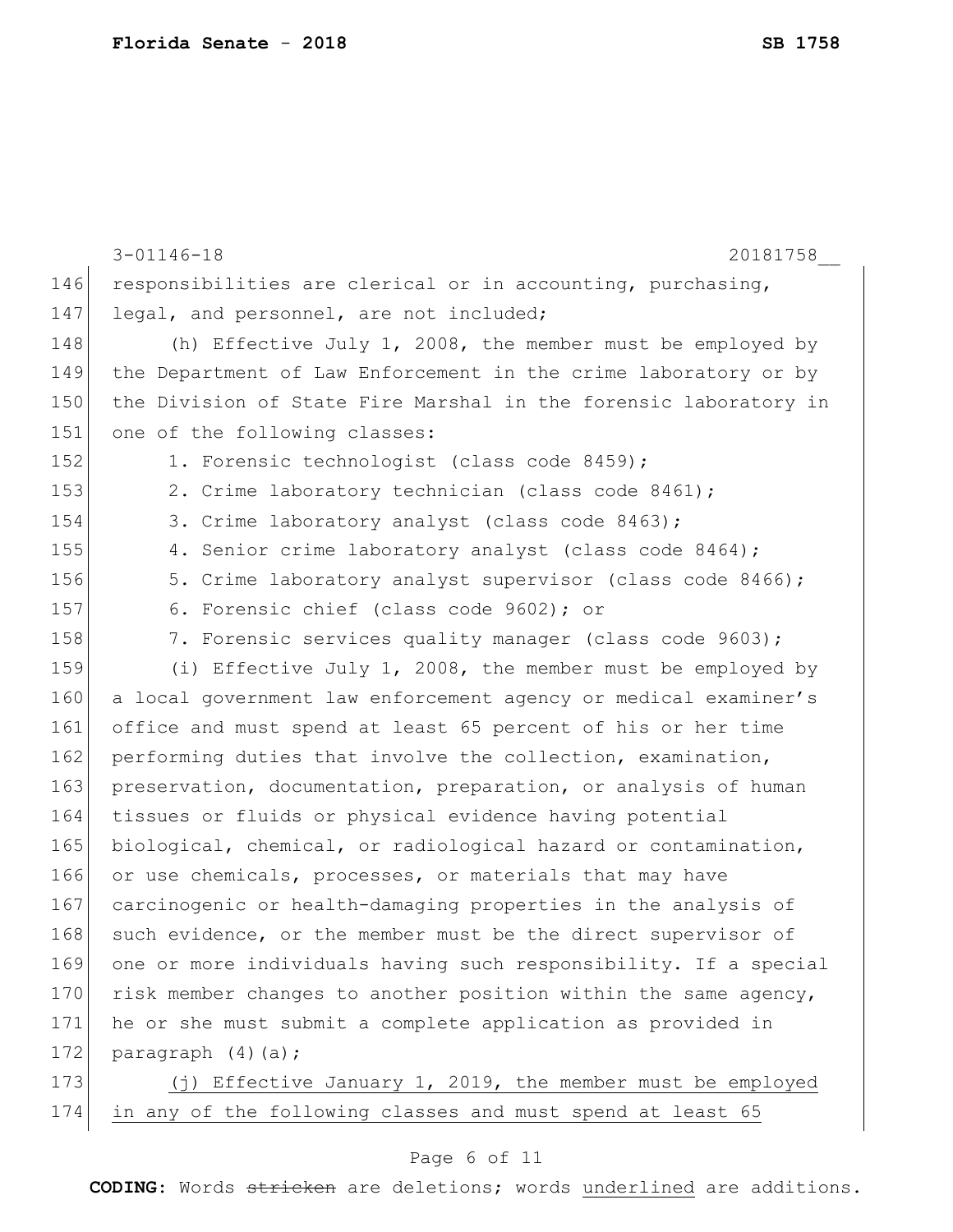|     | $3 - 01146 - 18$<br>20181758                                |
|-----|-------------------------------------------------------------|
| 175 | percent of his or her time performing duties that involve   |
| 176 | contact with patients or inmates at Florida State Hospital: |
| 177 | 1. Abuse registry counselor (class code 5961).              |
| 178 | 2. Barber/beautician (class codes 6201, 6205, and 6206).    |
| 179 | 3. Behavioral program associate (class codes 5750 and       |
| 180 | $5762$ ).                                                   |
| 181 | 4. Behavioral program specialist (class codes 5751 and      |
| 182 | $5763$ .                                                    |
| 183 | 5. Certified radiologic technologist (class codes 5523,     |
| 184 | 5524, 5527, and 5528).                                      |
| 185 | 6. Chaplain (class codes 5819 and 5820).                    |
| 186 | 7. Child protective investigator (class code 8371).         |
| 187 | 8. Child protective field support consultant (class code    |
| 188 | 8374).                                                      |
| 189 | 9. Children, youth, and families counselor (class code      |
| 190 | $5954$ ).                                                   |
| 191 | 10. Classroom teacher (class codes 4144 and 4147).          |
| 192 | 11. Custodial trainer (class code 6530).                    |
| 193 | 12. Custodial worker (class codes 6511 and 6526).           |
| 194 | 13. Dental assistant (class codes 5632 and 5633).           |
| 195 | 14. Dental hygienist (class code 5641).                     |
| 196 | 15. Dental technician (class code 5644).                    |
| 197 | 16. Dietetic technician (class code 5594).                  |
| 198 | 17. Direct services aide (class code 5702).                 |
| 199 | 18. Education and training specialist (class code 1328).    |
| 200 | 19. Food control specialist (class code 6217).              |
| 201 | 20. Food support worker (class code 6213).                  |
| 202 | 21. Groundskeeper (class code 6394).                        |
| 203 | 22. Health support aide (class codes 5504 and 5505).        |

# Page 7 of 11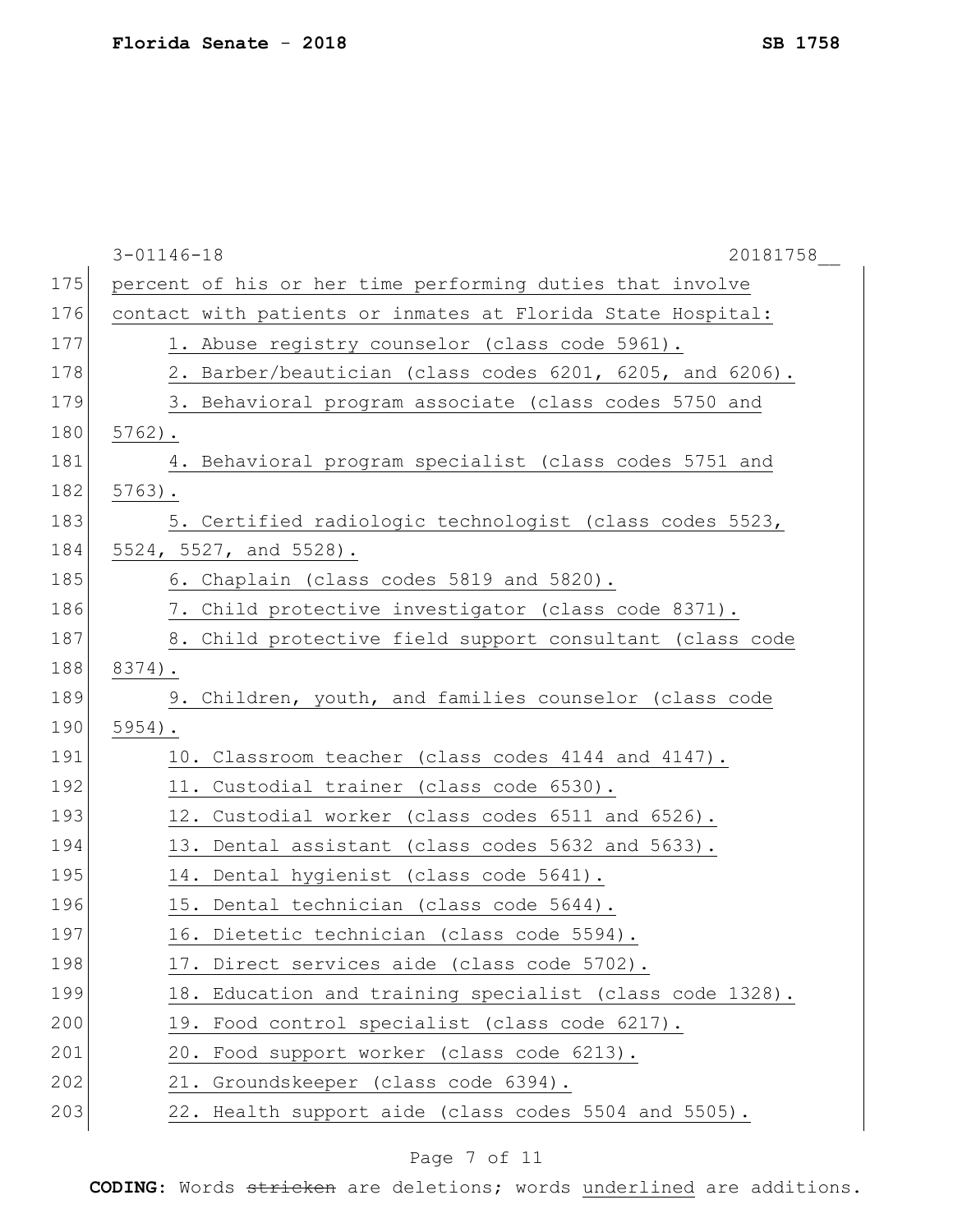|     | $3 - 01146 - 18$<br>20181758                                |
|-----|-------------------------------------------------------------|
| 204 | 23. Human services counselor (class codes 5934, 5936, 5937, |
| 205 | 5940, and 5941).                                            |
| 206 | 24. Human services program analyst (class code 5871).       |
| 207 | 25. Human services program consultant (class codes 5918,    |
| 208 | 5919, and 5920).                                            |
| 209 | 26. Human services program records analyst (class code      |
| 210 | $5864$ ).                                                   |
| 211 | 27. Human services program specialist (class code 5877).    |
| 212 | 28. Human services worker (class codes 5706, 5709, 5781,    |
| 213 | and 5784).                                                  |
| 214 | 29. Librarian (class code 4315).                            |
| 215 | 30. Librarian specialist (class codes 4318 and 4319).       |
| 216 | 31. Medical laboratory technician (class codes 5047 and     |
| 217 | $5048$ ).                                                   |
| 218 | 32. Pharmacy technician (class codes 5500 and 5501).        |
| 219 | 33. Rehabilitation therapist (class codes 5562 and 5563).   |
| 220 | 34. Residential unit specialist (class code 5736).          |
| 221 | 35. Senior chaplain (class code 5823).                      |
| 222 | 36. Social services counselor (class codes 5953 and 5960).  |
| 223 | 37. Storekeeper (class codes 0918, 0921, and 0922).         |
| 224 | 38. Teacher aide (class codes 4133 and 4142).               |
| 225 | 39. Therapy aide (class codes 5556 and 5557).               |
| 226 | 40. Training specialist (class codes 1322 and 1324).        |
| 227 | 41. Unit treatment and rehab specialist (class codes 5776   |
| 228 | and 5791).                                                  |
| 229 | 42. Vocational instructor (class codes 1309, 1310, 1311,    |
| 230 | 1312, 1313, and 1315).                                      |
| 231 | 43. Volunteer services center specialist (class code 6000). |
| 232 | 44. Volunteer services specialist (class code 5997); or     |
|     |                                                             |

# Page 8 of 11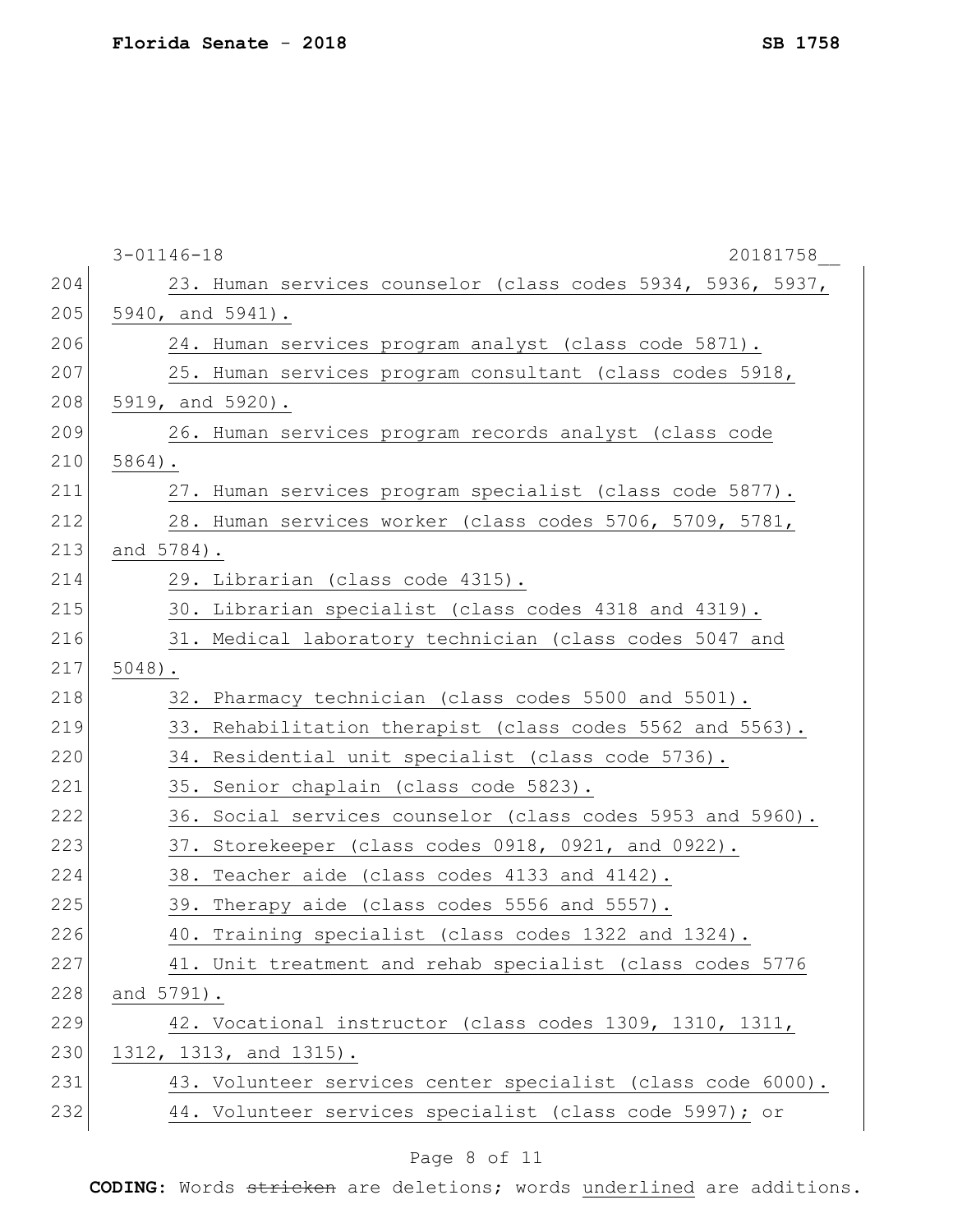3-01146-18 20181758\_\_ 233 (k) $\left(\frac{1}{2}\right)$  The member must have already qualified for and be 234 actively participating in special risk membership under 235 paragraph (a), paragraph  $(b)$ , or paragraph (c), must have 236 suffered a qualifying injury as defined in this paragraph, must 237 not be receiving disability retirement benefits as provided in 238 s. 121.091(4), and must satisfy the requirements of this 239 paragraph. 240 1. The ability to qualify for the class of membership 241 defined in paragraph (2)(h) occurs when two licensed medical 242 physicians, one of whom is a primary treating physician of the 243 member, certify the existence of the physical injury and medical 244 condition that constitute a qualifying injury as defined in this 245 | paragraph and that the member has reached maximum medical 246 improvement after August 1, 2008. The certifications from the 247 licensed medical physicians must include, at a minimum, that the 248 injury to the special risk member has resulted in a physical 249 loss, or loss of use, of at least two of the following: left 250  $\vert$  arm, right arm, left leg, or right leg; and that: 251 a. The That this physical loss or loss of use is total and

252 permanent, unless  $\frac{1}{252}$  and  $\frac{1}{252}$  be loss of use is due to a physical 253 injury to the member's brain, in which event the loss of use is 254 permanent with at least 75 percent loss of motor function with 255 respect to each arm or leg affected.

256 b. The That this physical loss or loss of use renders the 257 member physically unable to perform the essential job functions 258 of his or her special risk position.

259 c. That, Notwithstanding this physical loss or loss of use, 260 the individual can perform the essential job functions required 261 by the member's new position, as provided in subparagraph 3.

### Page 9 of 11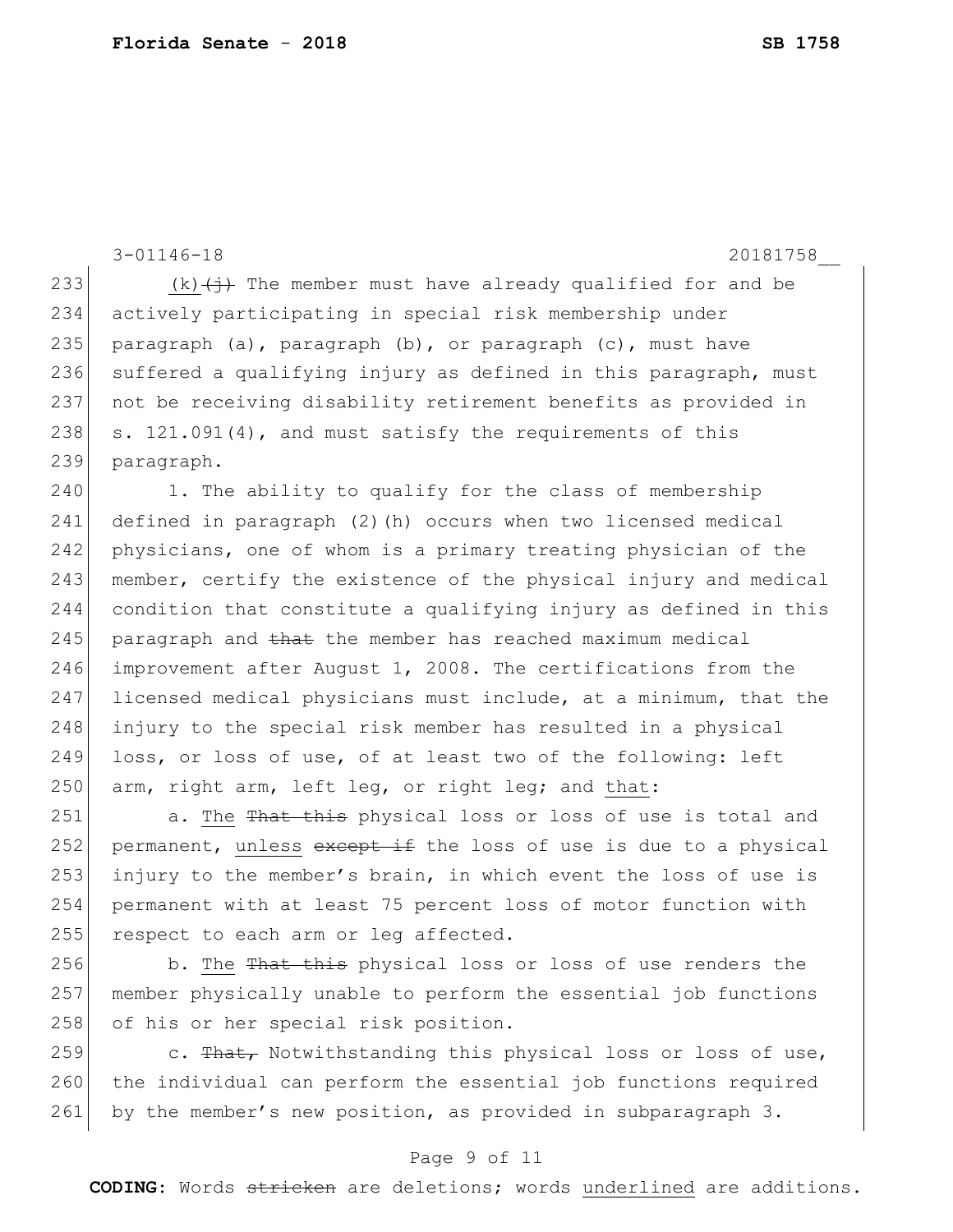```
3-01146-18 20181758__
262 d. That Use of artificial limbs is not possible or does not
263 alter the member's ability to perform the essential job
264 functions of the member's position.
265 e. That The physical loss or loss of use is a direct result
266 of a physical injury and not a result of any mental,
267 psychological, or emotional injury.
268 2. For the purposes of this paragraph, "qualifying injury"
269 means an injury sustained in the line of duty, as certified by 
270 the member's employing agency, by a special risk member that
271 does not result in total and permanent disability as defined in 
272 s. 121.091(4)(b). An injury is a qualifying injury if the injury 
273 is a physical injury to the member's physical body resulting in
274 a physical loss, or loss of use, of at least two of the 
275 following: left arm, right arm, left leg, or right leg.
276 Notwithstanding any other provision of this section, an injury
277 that would otherwise qualify as a qualifying injury is not 
278 considered a qualifying injury if and when the member ceases
279 employment with the employer for whom he or she was providing
280 special risk services on the date the injury occurred.
281 3. The new position, as described in sub-subparagraph 1.c.,
282 which that is required for qualification as a special risk
283 member under this paragraph is not required to be a position
284 with essential job functions that entitle an individual to 
285 special risk membership. Whether a new position as described in
286 sub-subparagraph 1.c. exists and is available to the special
287 risk member is a decision to be made solely by the employer in
```
289 4. This paragraph does not grant or create additional 290 rights for any individual to continued employment or to be hired

288 accordance with its hiring practices and applicable law.

### Page 10 of 11